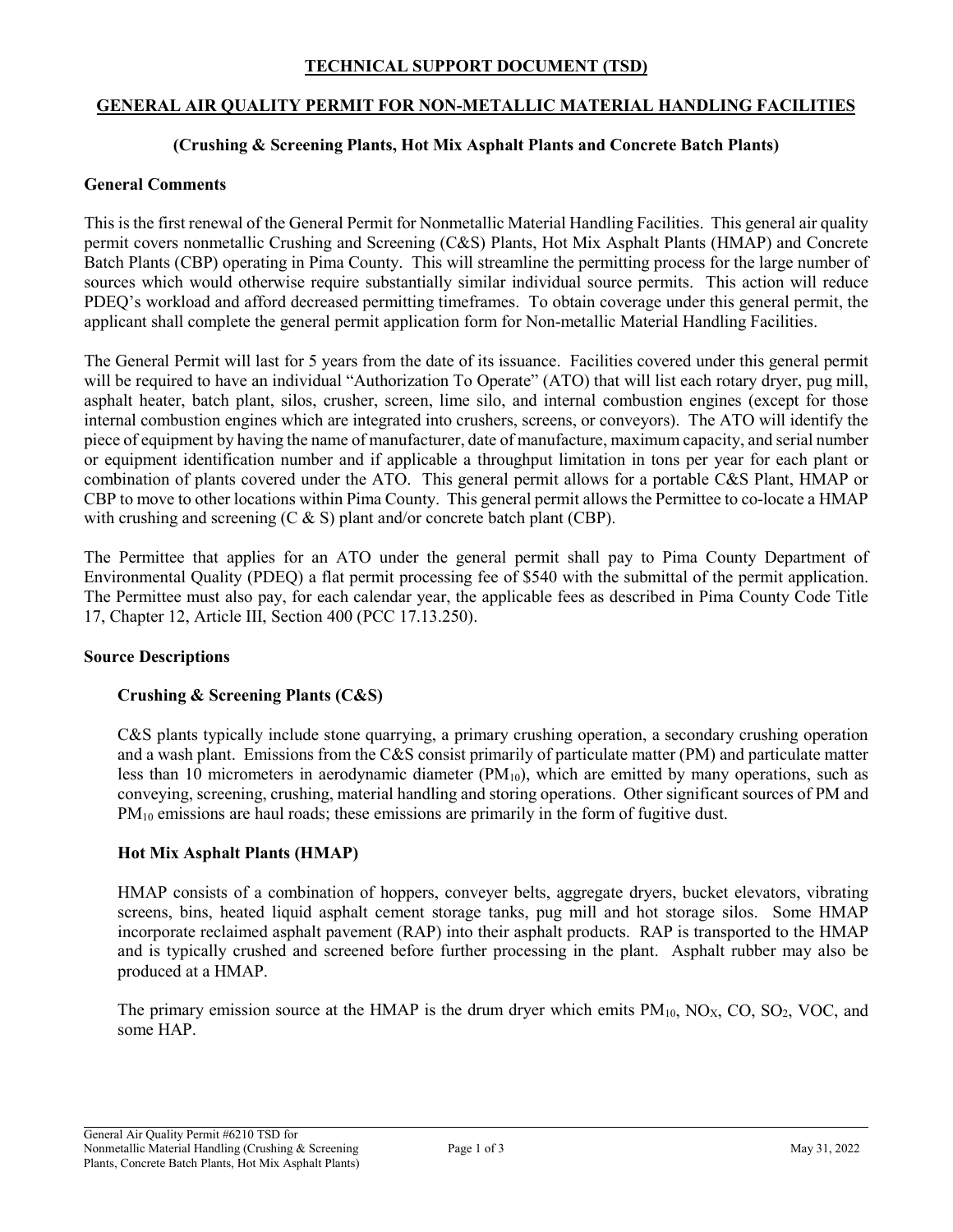# **Concrete Batch Plants (CBP)**

CBP combine water, cement sand, and coarse aggregate to produce concrete. The CBP consists typically two elevated storage silos one containing cement and the other containing a cement supplement, usually flyash. The storage silos are required to be pneumatically filled. The sand and coarse aggregate are stored in elevated bins. The material stored in bins and silos is conveyed to weigh hoppers that combine the proper amounts of these materials. At most CBP the material from the weigh hopper and water is gravity fed into mixer trucks.

Emissions from the CBP consist primarily of PM and PM<sub>10</sub>, which are emitted from the transfer of cement and flyash to silos, loading of storage bins with sand and aggregate and transfer of sand and aggregate by conveyor to the weigh hopper, truck loading and storage piles.

# **Controls**

Lime, Cement and Flyash Silos are required to be vented to a fabric filter or sock. Baghouses are required to control emissions from the HMAP Drum Dryer and the CBP Weigh hopper and truck loading operation. A combination of water sprays, enclosures, shrouds and central duct collection systems can be employed to reduce fugitive emissions from C&S operations. Good maintenance and wetting of roads are methods used to control PM emissions from the movement of equipment and trucks over unpaved or dusty surfaces around the plants.

### **Operating Limits and Associated Emissions:**

Sources covered by this general permit shall emit less than major source thresholds on an individual basis for all criteria and hazardous air pollutants either by operational design or via a federally enforceable limitation (i.e. voluntarily accepted limitation on throughput by the applicant) in order to avoid certain federal or other applicable requirements. In addition to the screening questions in the permit application, in order to qualify for coverage under this general air quality permit, the permitted emissions must be below the limits in Table 1, as stated below.

# **Table 1: Permit Emission Limits**

| <b>Maximum Permitted Emissions / Controlled Potential to Emit, tons/year</b> |           |           |            |      |      |                 |       |              |
|------------------------------------------------------------------------------|-----------|-----------|------------|------|------|-----------------|-------|--------------|
| <b>Conventional or Criteria Air Pollutant</b>                                |           |           |            |      |      |                 |       | HAP(s)       |
| PM <sub>2.5</sub>                                                            | $PM_{10}$ | <b>PM</b> | <b>NOx</b> | VOC- | CO   | SO <sub>2</sub> | Lead  | <b>Total</b> |
| < 90                                                                         | < 90      | < 90      | < 90       | < 90 | < 90 | $\leq 90$       | < 0.6 | $\leq 10$    |

# **Changes to Current Renewal**

Pima County Code (PCC) references were updated to reflect the reorganization of PCC in 2016.

### **General Conditions**

The General Conditions were revised and reorganized to represent the most recent template language. Some of the conditions in the Facility Wide Requirements (Facility Changes, Reporting, Record Retention and Testing) were incorporated into the General Conditions.